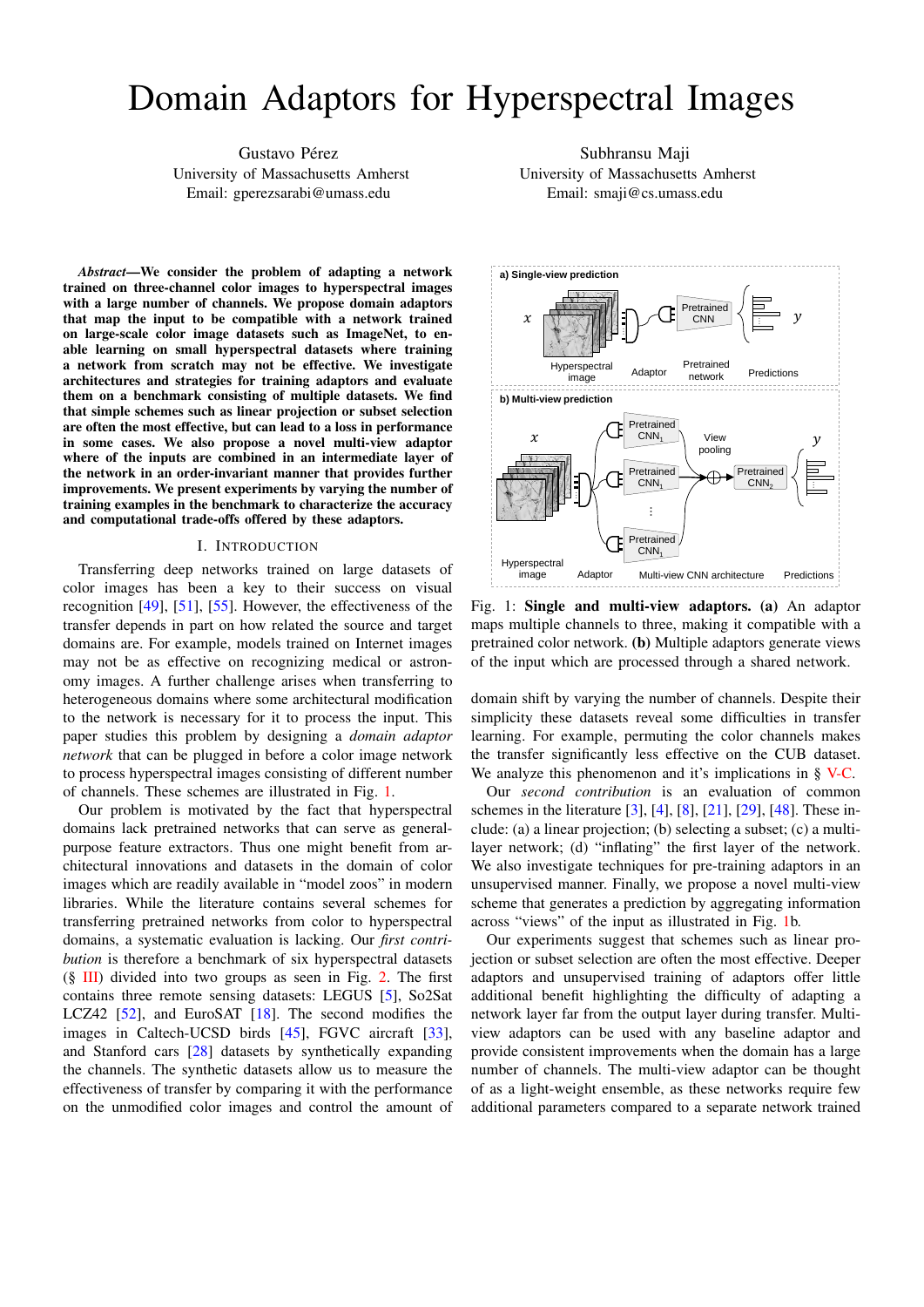on each view. Notably, all of these schemes are significantly better than training a custom network from scratch underlying the need to study techniques to adapt color image networks to heterogeneous domains.

To summarize, our contributions are:

- 1) We propose a benchmark for investigating the effectiveness of transfer learning on hyperspectral images (§ [III\)](#page-1-0). We analyze the effectiveness of adaptor networks that map multichannels to a three-channel image compatible pretrained network ( $\S$  [IV](#page-2-1) and  $\S$  [V\)](#page-3-0).
- 2) We propose a novel multi-view scheme that is significantly more lightweight than ensembles but offer consistent gains. On the technical side, we propose a regularization scheme that encourages diversity across views which provides further benefits (§ [IV-A\)](#page-3-1).
- 3) We illustrate the difficulty in transfer learning even when domain shifts are simple (e.g., color channels are permuted), suggesting the need to investigate techniques beyond fine-tuning (§ [V\)](#page-3-0).

The training and evaluation source code is publicly available at [https://github.com/gperezs/hyperspectral](https://github.com/gperezs/hyperspectral_domain_adaptors)\_domain\_adaptors.

#### II. RELATED WORK

#### *A. Transfer learning*

Transfer learning is an effective strategy for learning from a few examples. Within the context of deep networks, this is typically done by training a network on a large, labeled dataset (e.g., ImageNet [\[10\]](#page-6-10)) and fine-tuning its parameters on the downstream task after adding task-specific layers. Schemes vary from training a subset of layers [\[51\]](#page-7-1), or parameters (e.g., batch norm statistics  $[22]$ , to adding a secondary network to parameterize the changes [\[20\]](#page-6-12) and custom architectures where parts of the network are initialized (e.g., B-CNN [\[30\]](#page-6-13), Faster R-CNN [\[39\]](#page-6-14), etc.). For robustness to domain shifts techniques based on the aligning the statistics of deep network features across domains have been proposed [\[19\]](#page-6-15), [\[32\]](#page-6-16), [\[46\]](#page-6-17). When paired data across domains is available one might learn the mapping directly, e.g., using a GAN [\[12\]](#page-6-18)) or apply cross-modal training techniques (e.g., CQD [\[43\]](#page-6-19), data distillation [\[38\]](#page-6-20)) to improve transfer. However, this requirement is rarely met in practice. Though less studied, somewhat surprisingly transfer learning across heterogeneous domains can be effective. For example, 3D shapes can be recognized by rendering them as images, or audio by rendering them as spectrograms, and applying image-based CNNs. Our work aims to design such adaptors for hyperspectral data.

#### *B. Hyperspectral image datasets*

Hyperspectral images are common in remote sensing (e.g., RADARs, Satellites, Telescopes) and medical imaging (e.g., [\[7\]](#page-6-21), [\[11\]](#page-6-22)) as they reveal properties not easily seen in color images. For instance, remote sensing data acquired from earth observation satellites are routinely used for land cover classification, infrastructure planning, and population assessment [\[17\]](#page-6-23), [\[25\]](#page-6-24), [\[37\]](#page-6-25), [\[47\]](#page-6-26), [\[50\]](#page-7-5), [\[54\]](#page-7-6). The Hubble Space

Telescope (HST) captures data through a variety of filters, each passing specific wavelengths of light, which are used in various scientific analysis. Tasks in these domains often lack large, labeled datasets and transfer learning from color images provides a compelling alternative. However, the differences in domains and their structure poses a barrier.

#### *C. Hyperspectral image classification*

Deep networks can be also be used in a straightforward manner when training a network from *scratch* and have been successfully applied to different tasks [\[2\]](#page-6-27), [\[15\]](#page-6-28), [\[24\]](#page-6-29), [\[34\]](#page-6-30), [\[36\]](#page-6-31), [\[53\]](#page-7-7). However, the lack of large-scale labeled datasets makes training from scratch less effective than say transfer learning via color image networks. Several schemes are possible to account for the different number of channels. A common strategy is to ensemble networks, each trained on a subset of channels. While this has been applied successfully for some tasks (e.g., combining flow and appearance for video [\[41\]](#page-6-32), or classifying astronomy images [\[48\]](#page-7-4)), strategies for selecting subsets and combining them vary. Ensembles also increase the computational complexity and model size. Another approach is to *manually select* a subset of channels based on domain knowledge [\[3\]](#page-6-5), [\[4\]](#page-6-6), [\[9\]](#page-6-33), [\[31\]](#page-6-34). The *dimensionality reduction* can also be learned using PCA [\[23\]](#page-6-35). While this is often used as a visualization tool, it is also been shown to be effective for transfer (e.g., classifying RADAR data [\[35\]](#page-6-36)). Another approach is based on *inflating* the network by replicating the filters in the first layer. This strategy has been effectively applied to transfer color network to spatio-temporal [\[8\]](#page-6-7), [\[21\]](#page-6-8) and 3D domains [\[29\]](#page-6-9). Even when the number of channels are fewer, one can benefit from expanding it to a color image. For example, depth data rendered as color images (e.g., HHA encoding [\[14\]](#page-6-37)) has been shown to lead to a better performance with pretrained color networks.

#### <span id="page-1-0"></span>III. A HYPERSPECTRAL CLASSIFICATION BENCHMARK

Our benchmark consists of six classification datasets with varying number of channels and classes as illustrated in Fig. [2.](#page-2-0) The datasets are divided in two groups called *synthetic* and *realistic*. The synthetic group consists of RGB images synthetically expanded to 5 or 15 channels, while the realistic group consists of hyperspectral datasets from remote sensing applications. They are described in detail next.

#### *A. Synthetic datasets*

We generate synthetic versions of the RGB images by mapping each color  $\in \mathbb{R}^3$  to a vector in  $\mathbb{R}^k$  with  $k > 3$ . We use  $k$ -means to cluster the color values of images in each dataset to find  $k$  centers. Then each channel is computed as:

$$
f[x, y, i] = \exp(-||f_0[x, y] - c_i||_2^2), \tag{1}
$$

where  $f_0[x, y] \in \mathbb{R}^3$  is the RGB value of the pixel at location  $(x, y)$ , and  $c_i \in \mathbb{R}^3$  is the  $i^{th}$  center calculated with k-means. We now describe the synthetic datasets.

• CUB-5 and CUB-15. The CUB-200-2011 [\[45\]](#page-6-2) dataset contains 11788 images divided in 5994 images for training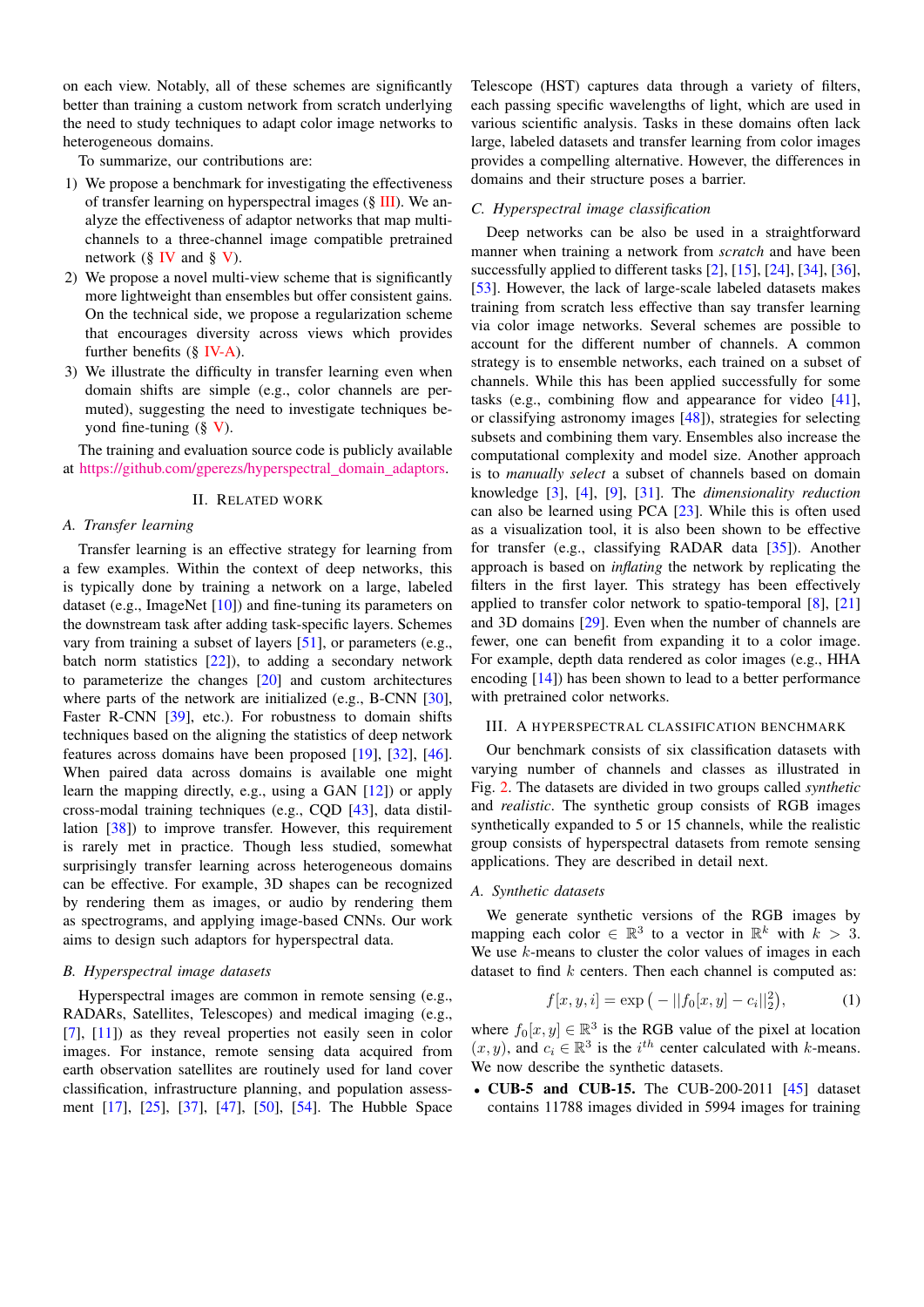<span id="page-2-0"></span>

Fig. 2: Datasets. Sample images of the six datasets in the proposed benchmark. In the case of synthetic datasets (CUB-200- 2011, Stanford Cars, and FGVC Aircraft) we show the original images. For So2Sat LCZ42, we show the 18 bands of a single sample. For EuroSAT, we show the RGB version of the images also publicly available. For LEGUS, we show RGB images using the conversion described at the end of  $\S$  [V-C.](#page-5-0)

and 5794 images for testing. The dataset contains images of 200 bird species. We generate the CUB-5 and CUB-15 dataset by expanding each color image to 5 and 15 channels.

- Cars-5 and Cars-15. The Stanford cars [\[28\]](#page-6-4) dataset contains 16185 images of 196 car models. The data is split into 8144 training images and 8041 testing images, where each class has been divided following a 50-50 split. We generate the Cars-5 and Cars-15 dataset by expanding the channels.
- Aircraft-5 and Aircraft-15. The FGVC aircraft [\[33\]](#page-6-3) dataset contains 10000 images of aircraft, with 100 images for each of 100 different aircraft model variants. The benchmark proposes a train-validation-test split of roughly the same number of images. In all our experiments, we use only the image-level variant annotations and the trainvaltest splits of 6667 and 3333 images respectively. Aircraft-5 and Aircraft-15 were generated in a similar manner.

### *B. Realistic datasets*

We choose the following datasets with different domain shifts from natural images and also consider a reduced version of these datasets with 1000 training images  $(So2Sat<sup>S</sup>,$ EuroSAT<sup>S</sup>, and LEGUS<sup>S</sup>) to study the adaptor networks in the few-shot setting.

- So2Sat LCZ42. The Social Media to EO Satellites Local Climate Zones 42 (So2Sat LCZ42) [\[52\]](#page-7-3) is a dataset consisting of co-registered synthetic aperture radar and multispectral optical image patches acquired by the Sentinel-1 and Sentinel-2 remote sensing satellites. The task is to classify the images into 1 of 17 local climate zones (LCZ). For the complete version of the dataset we use a train-test split of 10000 images with 18 spectral bands each.
- EuroSAT. The Dataset for Land Use and Land Cover Classification (EuroSAT) [\[18\]](#page-6-1) is based on Sentinel-2 satellite images covering 13 spectral bands. The dataset consists of

27000 labeled and geo-referenced images with annotations of 10 classes of terrain.

• LEGUS. The Legacy ExtraGalactic UV Survey (LE-GUS) [\[5\]](#page-6-0) consists of 50 galaxies at distances between 3.5 Mpc and 16 Mpc, HST in five bands spanning the ultraviolet to infrared spectrum. The task is to classify the star-clusters within each galaxy into four classes. The first three classes correspond to different morphological properties and class 4 refers to non-cluster objects like foreground stars, background galaxies, or artifacts.

#### IV. ADAPTORS FOR HYPERSPECTRAL IMAGES

<span id="page-2-1"></span>The architecture of a pretrained color network has to be modified to process a multi-channel image. Bellow we describe the four choices of adaptor architectures.

- Linear projection. A linear adaptor maps a hyperspectral image  $x \in \mathbb{R}^{n \times m \times k}$  to a view  $v(x) \in \mathbb{R}^{n \times m \times 3}$  with a linear projection from  $k$  channels. The projection is implemented as a single convolutional layer with 3 filters of size  $1 \times 1 \times k$ . These are initialized randomly or using PCA, and jointly trained with the network during fine-tuning.
- Subset selection. The mapping is achieved by selecting three channels out of the  $k$  input channels to obtain a view  $v(x) \in \mathbb{R}^{n \times m \times 3}$ . We select the channels randomly.
- Multi-layer adaptor. A multi-layer adaptor is a multilayer neural network that maps the hyperspectral image  $x \in \mathbb{R}^{n \times m \times k}$  to a view  $v(x) \in \mathbb{R}^{n \times m \times 3}$ . The adaptor is attached to the pretrained network and trained jointly from scratch or initialized using unsupervised training.
- Inflated network. We inflate the network by replacing the filter weights of the first convolutional layer by first averaging the filter weights across the channel dimension and replicating it as many times as the number of channels in the input. Let  $\theta \in \mathbb{R}^{h \times w \times 3 \times n}$  be the *n* filters in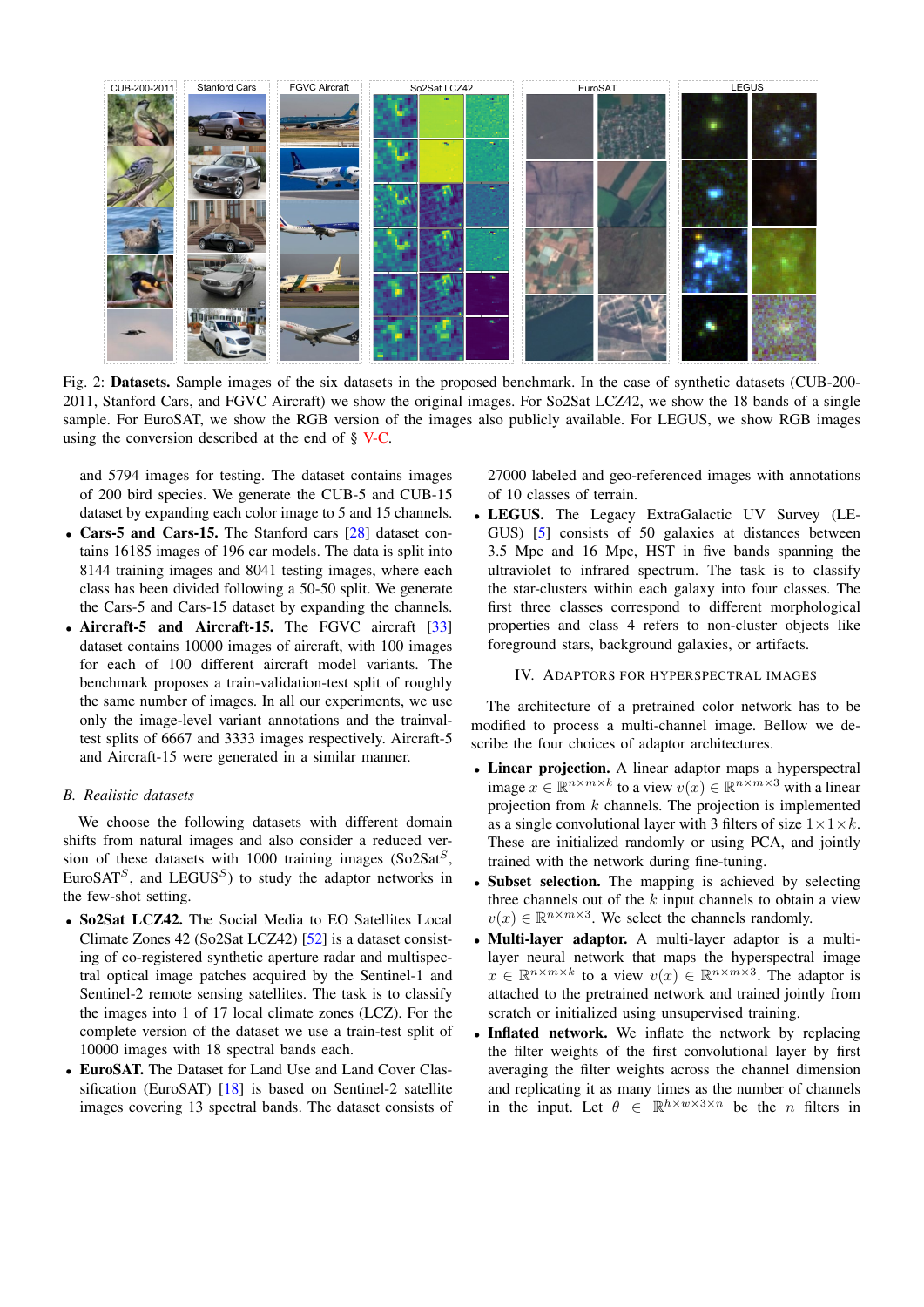the first layer of network. This is inflated to parameters  $\hat{\theta} \in \mathbb{R}^{h \times w \times k \times n}$  with each filter  $\hat{\theta}^j$  given by:

$$
\hat{\theta}^j = \underbrace{\text{(mean}(\theta^j) \quad \text{mean}(\theta^j) \quad \cdots \quad \text{mean}(\theta^j))}_{k \text{ times}}
$$

#### <span id="page-3-1"></span>*A. Multi-view adaptors*

All adaptors except the inflated network reduce the number of channels before feeding it to the pretrained network, which may lead to a loss of information. An alternate strategy is to train an ensemble, where different models are trained on a subset of channels and then combined to produce the final prediction. However this scheme leads to a increase in the parameters and also impacts the speed of classification.

To address this issue we propose a *novel* multi-view scheme that combines information from multiple views of the hyperspectral image using a shared network. Each view is obtained using a different adaptor (e.g., different subsets, or different linear projections). Instead of training a separate network, the multi-view scheme passes each view through the first section of the network  $(CNN_1$  in Fig. [1b](#page-0-0)). Then the activations are aggregated using a *view pooling layer* using an orderless set aggregation scheme. Finally, the aggregated activations are passed through the remaining section of the network  $(CNN<sub>2</sub>)$ in Fig. [1b](#page-0-0)) to produce the final output. The scheme allows the view pooling layer to be added at any layer in the network. Formally a set of views  $v_i(x) \in \mathbb{R}^{n \times m \times 3}$ ,  $i = 1, ..., N$  are obtained from the input  $x$  using any adaptor scheme described earlier. The output of the multi-view model is

$$
y = \text{CNN}_2\Big(\Phi\big\{\text{CNN}_1(v_i(x))\big\}\Big), i = 1, \dots, N, \qquad (2)
$$

where  $\Phi\{\cdot\}$  is an orderless set aggregation function such as the mean or max. We use max in our experiments.

Unlike ensembles parameters are shared across views the only view specific parameters are in the adaptor layer which are significantly fewer than the number of network parameters  $(< 0.001\%)$ . The memory and computational cost are increased depending on which layer is view pooled. For example early layer view-pooling leads to smallest increase in cost. While last-layer view pooling is as slow as an ensemble, but still leads to parameter savings. We present these details in § [V-A.](#page-3-2) Multi-view networks exploit the ability of deep networks to combine multiple sources of information which has been exploited for tasks such as 3D shape classification from multiple views [\[42\]](#page-6-38).

#### V. EXPERIMENTS

<span id="page-3-0"></span>We first describe our experimental setup and implementation details (§ [V-A\)](#page-3-2). Then we present our results across datasets in the benchmark comparing the performance of different singleview and multi-view adaptors, and ablation studies varying the number of views and initialization schemes (§ [V-B\)](#page-4-0). Finally we analyze the limits of adaptors by analyzing the effect of domain shifts on the synthetic datasets (§ [V-C\)](#page-5-0).

#### <span id="page-3-2"></span>*A. Implementation details*

Fine-tuning details. We use an ImageNet pretrained VGG-D [\[40\]](#page-6-39), ResNet18, and ResNet50 [\[16\]](#page-6-40) networks in our experiments. For transfer learning we replace the last fully-connected layer to match the number of classes and train the network jointly with the input adaptor using Adam [\[26\]](#page-6-41) optimizer to minimize a multi-class cross-entropy loss. We use the imagelevel annotations on the train-test splits as described in § [III.](#page-1-0) We run our experiments with synthetic datasets for 30 epochs using a learning rate of 1E-04, a batch size of 64 images, and data augmentation with horizontal flips. We decrease the learning rate by a factor of 10 every 7, 15, and 10 epochs for birds, cars, and aircraft datasets respectively. For realistic datasets, we train the models for 10, 6, and 15 epochs for So2Sat, EuroSAT, and LEGUS respectively using a learning rate of 1E-04 (with a decrease by a factor of 10 every 5 epochs for LEGUS, and 4 epochs for EuroSAT and So2Sat). We use a batch size of 32 and data augmentation with random flips. In particular for LEGUS, which exhibit rotational invariance, we use random rotations.

Training from scratch. For each dataset we train the networks from scratch by modifying the first layer to match the number of input channels and the last layer to match the number of classes. We run training for  $17\times$  epochs than fine-tuning based on [\[27\]](#page-6-42). We use a learning rate of 1E-04, a batch size of 64, and data augmentation with horizontal flips. We decrease the learning rate by a factor of 10 every 14, 30, and 20 epochs for birds, cars, and aircraft datasets respectively, and every 10 epochs for LEGUS and 8 epochs for So2Sat and EuroSAT.

Multi-layer adaptors. The multi-layer adaptor has 4 convolutional layers, each one with 16 filters of size  $3 \times 3$ , batch normalization, and ReLU activations with no stride or pooling layers. The parameters are either initialized randomly or learned as an auto-encoder using the training samples. When pretraining the adaptor, we use Adam optimizer to minimize the mean squared error between the prediction and the hyperspectral input image. We train the adaptor for 10 epochs using a learning rate of 1E-3 and a batch size of 64.

Multi-view adaptors. We perform experiments using 2 and 5 views per image. Also, in our multi-view setup, the effective batch size is smaller since we are using shared parameters across all the views, so we apply a linear scaling rule (as proposed in [\[13\]](#page-6-43)) to the learning rate, learning rate schedule, and the number of training epochs. We place the view pooling layer at  $conv_{5_3}$  layer in the VGG-D,  $conv_{5_2}$  in the ResNet18, and  $conv_{5,3}$  in the ResNet50 network. We report results of the multi-view experiments using linear projection and subset selection. For datasets with large number of channels we also experiment with larger number of views.

Adaptor training. During training we found it helpful to increase the learning rate of the linear and multi-layer adaptors by a factor of 10 compared to the rest of the network. Without this the weights do not change from their initial value. We obtain an average of 3.7% increase in performance by increasing the learning of the adaptors for the synthetic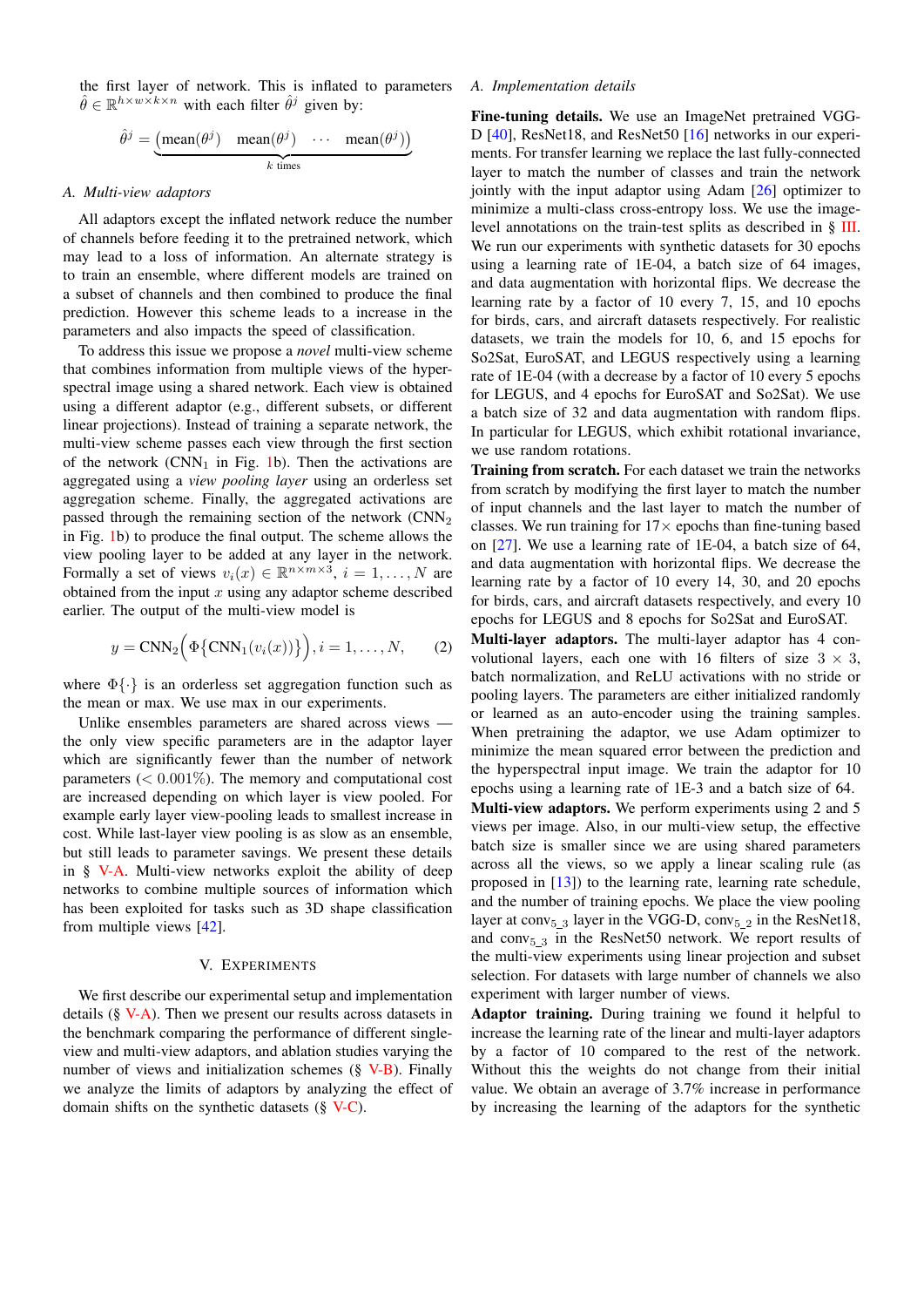Performance using VGG-D network

<span id="page-4-1"></span>

|                      |                | Single-view    |                |                |                | Multi-view       |                |                |                |
|----------------------|----------------|----------------|----------------|----------------|----------------|------------------|----------------|----------------|----------------|
|                      | From           | Linear         | Inflated       | Multi-layer    | Subset         | Subset selection |                | Linear adaptor |                |
| Dataset              | scratch        | adaptor        | network        | adaptor        | selection      | 2                | 5              | 2              | 5              |
| Synthetic            |                |                |                |                |                |                  |                |                |                |
| $CUB-5$              | $0.5 \pm 0.0$  | $38.4 \pm 3.1$ | $30.5 \pm 1.1$ | $41.3 \pm 2.8$ | $47.1 \pm 4.0$ | $45.0 \pm 1.7$   | $49.8 \pm 0.5$ | $52.7 \pm 0.6$ | $55.1 \pm 0.3$ |
| $CUB-15$             | $0.5 \pm 0.0$  | $41.2 \pm 0.9$ | $26.0 \pm 2.8$ | $45.4 \pm 5.1$ | $45.9 \pm 5.0$ | $49.9 \pm 2.7$   | $56.5 \pm 1.0$ | $57.3 \pm 0.5$ | $56.7 \pm 0.9$ |
| $Cars-5$             | $2.2 \pm 0.8$  | $70.5 \pm 2.1$ | $70.2 \pm 1.4$ | $74.4 \pm 1.7$ | $72.6 \pm 2.0$ | $75.4 \pm 0.9$   | $76.7 \pm 0.5$ | $76.7 \pm 0.4$ | $76.8 \pm 0.5$ |
| $Cars-15$            | $2.7 \pm 0.4$  | $70.7 \pm 3.3$ | $68.7 \pm 3.4$ | $70.1 \pm 2.3$ | $72.2 \pm 1.7$ | $75.8 \pm 0.4$   | $77.1 \pm 0.3$ | $77.1 \pm 0.2$ | $78.1 \pm 0.4$ |
| Aircraft-5           | $1.0 \pm 0.0$  | $79.6 \pm 0.8$ | $76.6 \pm 0.9$ | $79.5 \pm 0.5$ | $79.2 \pm 1.0$ | $80.8 \pm 0.9$   | $81.5 \pm 0.3$ | $81.1 \pm 0.4$ | $81.8 \pm 0.2$ |
| Aircraft-15          | $1.0 \pm 0.0$  | $78.4 \pm 0.6$ | $77.6 \pm 0.9$ | $79.1 \pm 1.2$ | $79.8 \pm 2.2$ | $81.3 \pm 1.0$   | $81.6 \pm 0.5$ | $81.4 \pm 0.5$ | $81.3 \pm 0.4$ |
| Realistic            |                |                |                |                |                |                  |                |                |                |
| So <sub>2</sub> Sat  | $50.3 \pm 0.8$ | $52.8 \pm 0.3$ | $51.8 \pm 0.3$ | $52.8 \pm 0.7$ | $51.6 \pm 3.5$ | $55.6 \pm 1.0$   | $57.4 \pm 0.4$ | $57.0 \pm 0.4$ | $57.2 \pm 0.5$ |
| So2Sat <sup>S</sup>  | $34.5 \pm 0.7$ | $45.1 \pm 0.5$ | $40.8 \pm 0.8$ | $40.8 \pm 3.1$ | $43.8 \pm 4.9$ | $49.8 \pm 1.2$   | $51.4 \pm 0.3$ | $45.2 \pm 0.7$ | $48.6 \pm 0.8$ |
| EuroSAT              | $95.7 \pm 0.2$ | $97.1 \pm 0.3$ | $96.7 \pm 0.3$ | $97.7 \pm 0.2$ | $96.6 \pm 0.7$ | $97.4 \pm 0.4$   | $97.7 \pm 0.2$ | $97.4 \pm 0.2$ | $97.5 \pm 0.2$ |
| EuroSAT <sup>S</sup> | $75.2 \pm 2.6$ | $88.4 \pm 0.5$ | $83.6 \pm 1.8$ | $92.8 \pm 0.7$ | $86.6 \pm 3.6$ | $91.6 \pm 2.2$   | $93.7 \pm 0.5$ | $94.4 \pm 0.2$ | $94.4 \pm 0.2$ |
| <b>LEGUS</b>         | $51.9 \pm 0.5$ | $63.2 \pm 0.5$ | $61.4 \pm 0.4$ | $62.8 \pm 0.3$ | $61.1 \pm 1.4$ | $64.2 \pm 0.4$   | $65.3 \pm 0.5$ | $64.2 \pm 0.4$ | $63.9 \pm 0.6$ |
| LEGUS <sup>S</sup>   | $27.2 \pm 5.5$ | $54.9 \pm 0.8$ | $51.8 \pm 1.3$ | $53.1 \pm 1.9$ | $51.3 \pm 2.9$ | $55.0 \pm 0.6$   | $59.3 \pm 0.6$ | $55.7 \pm 1.8$ | $60.0 \pm 1.6$ |

 $S$  Smaller version of the dataset using 1000 training samples.

TABLE I: Results using domain adaptors. Accuracy (%) for single and multi-view adaptors on our benchmark with an ImageNet pretrained VGG-D network. The top group indicates the *synthetic* datasets while the bottom group represents *realistic* datasets. The best results using single-view adaptors are shown in green and best overall results are shown in bold blue.

datasets, and an average of 5.8% by increasing the learning of the adaptors for the realistic datasets.

Diversity regularization. In the case of multi-view with learnable adaptors (e.g. linear projection), we propose a regularization to enforce the adaptors to learn to produce independent views from each other with the goal of increasing the amount of information per number of views. Formally, given the  $k$ views  $v(x) \in \mathbb{R}^{n \times m \times 3k}$  produced by a multi-view adaptor, its gram matrix  $G \in \mathbb{R}^{\bar{3}k \times 3k}$  is produced by  $G = \hat{v}\hat{v}^T$ , where  $\hat{v} \in \mathbb{R}^{3k \times nm}$  is a reshaped version of the views. Our regularization for a batch of N images is  $R = \alpha \sum_{i=1}^{N} ||G_i||_p$ , where p is the order of the norm and  $\alpha$  is a scaling factor. We use the spectral norm ( $p = 2$ ) and a scaling factor of  $\alpha = 1E-2$ . The regularization leads to an average increase of 1.3% for synthetic datasets and 1.1% for realistic datasets when used with multi-view linear adaptors. All multi-view linear adaptor results use this regularization.

Baseline on synthetic datasets. For the synthetic datasets we fine-tune a pretrained network using the original RGB images. This provides a reference upper bound on the performance the model can achieve and is shown in Tab. [IV](#page--1-0) in APPENDIX B.

#### <span id="page-4-0"></span>*B. Results and discussion*

Tab. [I](#page-4-1) shows the results on all datasets using VGG-D. Tab. [III](#page--1-1) in APPENDIX A of the supplementary material shows the performance across all datasets using different adaptors and pretrained networks. Below we summarize these.

Training from scratch is usually not effective. Models trained from scratch with synthetic datasets and VGG-D network yield low accuracy. The ResNet18 and ResNet50 networks perform better than VGG-D, but is still quite low compared to using adaptors. This is not surprising as the tasks represent fine-grained classification problems which are

quite challenging. On the realistic datasets the performance is better, though when small amounts of data is available the performance is much lower. The results of this approach are shown in the leftmost column of Tab. [I](#page-4-1) and Tab. [III](#page--1-1) in APPENDIX A of the supplementary material.

Using initializations for learnable adaptors. For learnable adaptors (linear and multi-layer), we consider random initialization and unsupervised initialization. This corresponds to PCA for the linear projection, or as an auto-encoder of the input with a bottleneck with three channels. After training the decoder is discarded and the encoder acts as an adaptor. As shown in APPENDIX C–Tab. [V,](#page--1-2) these initializations do not lead to improvements over a random initialization. We suspect that since the adaptor is trained jointly with the rest of the network, the initialization does not impact the performance.

Simple adaptors are effective. When we use VGG-D, simple adaptors like random subset selection and linear adaptors yield the best results. With the exception of EuroSAT, random subset selection and linear projection outperforms all the other singleview adaptors. Best results using single-view adaptor networks are shown in green color in Tab. [I.](#page-4-1)

Multi-view adaptors are effective. Multi-view adaptor networks provide improvements over single-view on all datasets. For CUB synthetic datasets, we get improvements of up to 11.4% from the best performing single-view adaptor networks. Using multi-view adaptors also yields an increase of accuracy of up to 4.9% in the cars dataset and 2.8% in aircraft. On realistic datasets, improvements of up to 2.3% from the best performing single-view adaptors in So2Sat, 0.2% in EuroSAT, and 2.1% in LEGUS are observed. The best overall results for each dataset are shown in bold blue color in Tab. [I.](#page-4-1) Fig. [3](#page-5-1) shows accuracies using multi-view adaptors with up to 10 views for So2Sat and CUB-15. The performance does not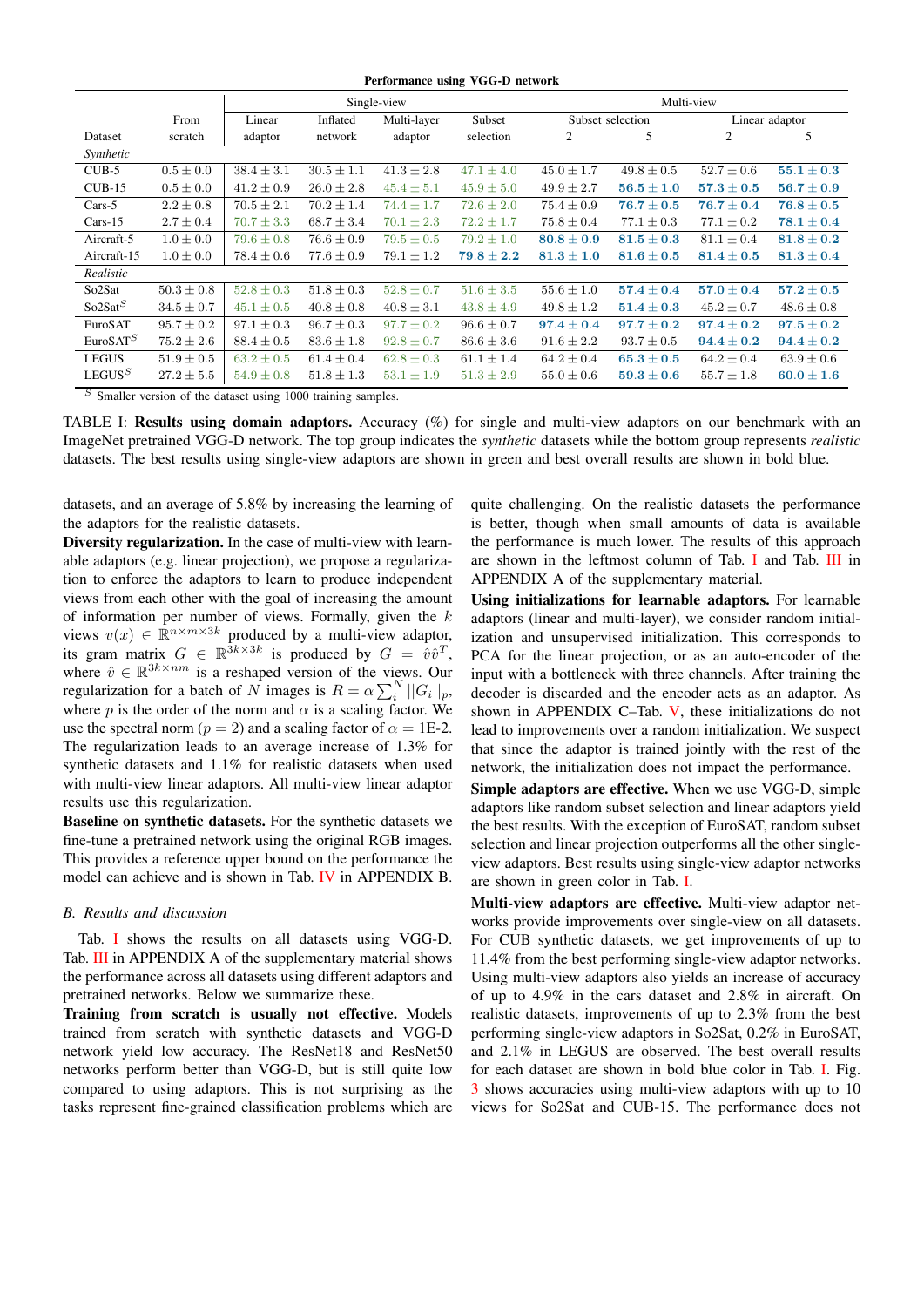<span id="page-5-1"></span>

Fig. 3: Accuracy vs. number of views. Performance of subset multi-view adaptors varying the number of views.

#### increase significantly beyond 5 views.

Shared network for multi-view is effective. Combining the information of multiple views increases the performance from the best performing single-view approaches (∼11% in some cases). This result occurs despite using a shared architecture to process all the views. The shared network for multi-view adds a similar increase in computational cost as having separate networks for each view compared to single-view approaches. However, the shared network adds a negligible number of parameters to the model.

#### <span id="page-5-0"></span>*C. Domain shift and transferability*

Since the synthetic datasets contain the same information as the original color images as the mapping is invertible, the performance difference between the oracle and synthetic dataset indicates the difficulty of transfer using adaptors (see § [V-A\)](#page-3-2). On Cars and Aircrafts, adaptors are within 1-2% of the oracle performance. However, on Birds the performance is about 15.3% lower (72%  $\rightarrow$  56.7%). This difference is likely as Cars and Aircrafts can be recognized using shape features which are largely preserved in the mapping (Fig. [2\)](#page-2-0). This is also indicated by the good performance of the inflated network on these datasets which effectively collapse the color channels. However, color is important for bird identification and indeed, the inflated networks do poorly on this dataset.

However, one would expect that fine-tuning might be able to "invert" the mapping that was used to generate the synthetic images. But this appears not to be the case. As a further experiment we fine-tuned the network on multiple versions of the CUB dataset where the color channels are permuted (Tab. [II\)](#page-5-2). The performance decreases sharply. The reason for this is that tasks-specific information in color channels is not uniform in natural images (e.g., there are lot more "red blobs" than "blue blobs"), which encourages the ImageNet model to learn certain feature detectors better than others (e.g., a "red blob detector"). Thus, mapping the red channel to blue may make a "red blob" feature "invisible" to the network. While fine-tuning can help, there could be a limitation due to the phenomenon of critical periods [\[1\]](#page-6-44).

These experiments suggest that there is a limit to transferability using adaptors and the final performance (in the limit of large training dataset) may be worse than training from scratch when large, labeled datasets are available. It also suggests that alternate optimization techniques (e.g., discrete search over permutations) might be more effective for learning adaptors than gradient-based optimization (See APPENDIX D).

<span id="page-5-2"></span>

|                      |            |      | Channel     |      |            |      | Low        |  |  |  |
|----------------------|------------|------|-------------|------|------------|------|------------|--|--|--|
| Dataset              | <b>RGB</b> |      | permutation |      | Grayscale  |      | resolution |  |  |  |
|                      | VGG-D      |      |             |      |            |      |            |  |  |  |
| <b>Birds</b>         | 72.0       | 65.4 | $(11.4\%)$  | 54.5 | $(24.3\%)$ | 58.4 | $(18.9\%)$ |  |  |  |
| Cars                 | 78.2       | 77.7 | $(1.0\%)$   | 76.5 | $(2.2\%)$  | 61.0 | $(22.0\%)$ |  |  |  |
| Aircraft             | 81.1       | 82.0 | $(-1.3\%)$  | 80.0 | $(1.3\%)$  | 72.4 | $(10.7\%)$ |  |  |  |
|                      | ResNet18   |      |             |      |            |      |            |  |  |  |
| <b>Birds</b>         | 70.5       | 65.9 | $(7.7\%)$   | 50.9 | $(27.8\%)$ | 56.1 | $(20.4\%)$ |  |  |  |
| Cars                 | 80.6       | 79.8 | $(1.2\%)$   | 78.8 | $(2.3\%)$  | 68.0 | $(15.7\%)$ |  |  |  |
| Aircraft             | 76.9       | 76.7 | $(0.3\%)$   | 75.2 | $(2.3\%)$  | 68.3 | $(11.2\%)$ |  |  |  |
| ResNet <sub>50</sub> |            |      |             |      |            |      |            |  |  |  |
| <b>Birds</b>         | 77.0       | 73.4 | $(5.4\%)$   | 61.5 | $(20.1\%)$ | 66.7 | $(13.4\%)$ |  |  |  |
| Cars                 | 86.7       | 85.8 | $(1.2\%)$   | 85.5 | $(1.4\%)$  | 76.1 | $(12.2\%)$ |  |  |  |
| Aircraft             | 84.0       | 84.0 | $(1.4\%)$   | 82.2 | $(2.1\%)$  | 77.7 | $(7.5\%)$  |  |  |  |

TABLE II: Accuracy with image degradations. Similar to color permutation, grayscale conversion (which preserves shape rather than color) affects the performance of CUB dataset in a more significant way than Cars and Aircraft. On the other hand, low resolution (which preserves color rather than shape) reduces the performance of the three datasets similarly. We show the percentage decrease in parenthesis.

While we do not have a similar "upper bound" in accuracy for the realistic datasets, we include two experiments on EuroSAT and LEGUS to provide a sense of the task difficulty. EuroSAT provides an RGB version of the images in addition to the 13 spectral bands. We use these to fine-tune the pretrained model and compare the performance using adaptors trained on the 13 channels. We obtain 70.3% accuracy with VGG-D network when training on RGB images compared to 97.7% accuracy on the hyperspectral images. This is no surprise since these hyperspectral channels were chosen for their informativeness on the tasks.

LEGUS. We fine-tune the pretrained network using LEGUS images converted to RGB using a conventional method used to visualize astronomical images. The three channels are constructed by merging the first two and the last two channels as: (1) R =  $(\gamma_v V + \gamma_i I)/2$ , (2) G =  $(\gamma_b B)$ , (3) B  $= (\gamma_n NUV + \gamma_u U)/2$ , where  $\gamma$  is the inverse gain of the filters used by the HST. We obtain 62.8% accuracy with a VGG-D network using these RGB images. In contrast, when using the spectral bands separately we achieve 65.3% accuracy.

#### VI. CONCLUSION

We considered the problem of transferring a three-channel (RGB) network to a hyperspectral domain using adaptors. Simple adaptors based on linear projection and subset selection are effective, but the performance can be low when the number of channels is large. Multi-view adaptors provide consistent gains and are a compelling alternative to ensembles due to the shared model structure. We also highlighted difficulties in transfer with gradient-based training. Future work could investigate techniques from the self- and semi-supervised learning, alternate parameterizations (e.g., using transformers [\[44\]](#page-6-45)) or search-based optimization to improve transfer.

Acknowledgements. The work is supported in part by NSF grants 2017756, 1749833 and 1815267. The experiments were performed using equipment obtained under a grant from the Collaborative Fund managed by the Mass. Tech. Collaborative.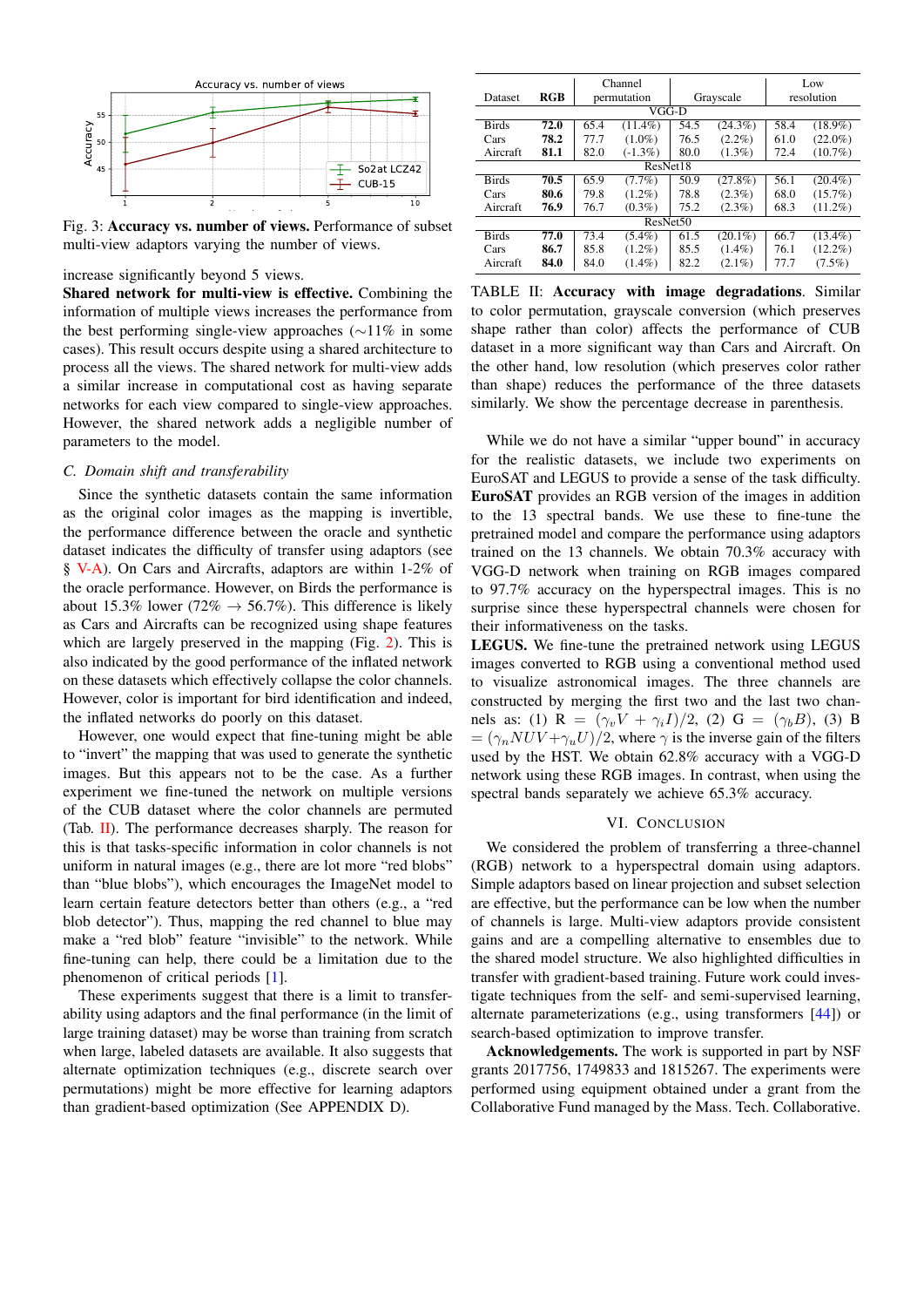#### **REFERENCES**

- <span id="page-6-44"></span>[1] A. Achille, M. Rovere, and S. Soatto. *Critical learning periods in deep neural networks*. arXiv preprint arXiv:1711.08856, 2017.
- <span id="page-6-27"></span>[2] P.H. Barchi, R.R. de Carvalho, R.R. Rosa, R.A. Sautter, M. Soares-Santos, B.A.D. Marques, E. Clua, T.S. Gonc¸alves, C. de S´a-Freitas, and T.C. Moura. *Machine and deep learning applied to galaxy morphology - a comparative study*. Astronomy and Computing, 30:100334, Jan 2020.
- <span id="page-6-5"></span>[3] J. Bialopetravičius and D. Narbutis. *Deriving star cluster parameters with convolutional neural networks*. Astronomy Astrophysics, 633:A148, Jan 2020.
- <span id="page-6-6"></span>[4] J. Bialopetravičius, D. Narbutis, and V. Vansevičius. *Deriving star cluster parameters with convolutional neural networks*. Astronomy Astrophysics, 621:A103, Jan 2019.
- <span id="page-6-0"></span>[5] D. Calzetti, J. Lee, E. Sabbi, and A. Adamo. *Legacy extragalactic uv survey (legus) with the hubble space telescope. i. survey description*. The Astronomical Journal, 149(51):25, 2015.
- [6] G. Camps-Valls, D. Tuia, L. Bruzzone, J. A. Benediktsson. *Advances in Hyperspectral Image Classification: Earth monitoring with statistical learning methods*. CoRR, 2013.
- <span id="page-6-21"></span>[7] O. Carrasco, R. B. Gomez, A. Chainani, and W. E. Roper. *Hyperspectral imaging applied to medical diagnoses and food safety*. In Geo-Spatial and Temporal Image and Data Exploitation III, volume 5097, pages 215 – 221. International Society for Optics and Photonics, SPIE, 2003.
- <span id="page-6-7"></span>[8] J. Carreira and A. Zisserman. *Quo vadis, action recognition? A new model and the kinetics dataset*. CoRR, abs/1705.07750, 2017.
- <span id="page-6-33"></span>[9] Z. Cheng, S. Gabriel, P. Bhambhani, D. Sheldon, S. Maji, A. Laughlin, and D. Winkler. *Detecting and Tracking Communal Bird Roosts in Weather Radar Data*. Association for the Advancement of Artificial Intelligence (AAAI), 2020.
- <span id="page-6-10"></span>[10] J. Deng, W. Dong, R. Socher, L.-J. Li, K. Li, and L. Fei-Fei. *ImageNet: A Large-Scale Hierarchical Image Database*. In Proceedings of the IEEE Conference on Computer Vision and Pattern Recognition (CVPR), 2009.
- <span id="page-6-22"></span>[11] D. Ferris, R. Lawhead, E. D. Dickman, N. Holtzapple, J. A. Miller, S. Grogan, S. Bambot, A. Agrawal, and M. Faupel. *Multimodal hyperspectral imaging for the noninvasive diagnosis of cervical neoplasia*. Journal of Lower Genital Tract Disease, 5:65–72, 2001.
- <span id="page-6-18"></span>[12] I. Goodfellow, J. Pouget-Abadie, M. Mirza, B. Xu, D. Warde-Farley, S. Ozair, A. Courville, and Y. Bengio. *Generative adversarial nets*. In Advances in neural information processing systems, pages 2672–2680, 2014.
- <span id="page-6-43"></span>[13] P. Goyal, P. Dollar, R. B. Girshick, P. Noordhuis, L. Wesolowski, A. Kyrola, A. Tulloch, Y. Jia, and K. He. *Accurate, large minibatch SGD: training imagenet in 1 hour*. CoRR, abs/1706.02677, 2017.
- <span id="page-6-37"></span>[14] S. Gupta, R. Girshick, P. Arbelaez, and J. Malik. *Learning rich features from rgb-d images for object detection and segmentation*. CoRR, 2014.
- <span id="page-6-28"></span>[15] R. Hausen and B. E. Robertson. *Morpheus: A deep learning framework for the pixel-level analysis of astronomical image data*. The Astrophysical Journal Supplement Series, 248(1):20, May 2020.
- <span id="page-6-40"></span>[16] K. He, X. Zhang, S. Ren, and J. Sun. *Deep residual learning for image recognition*. CoRR, abs/1512.03385, 2015.
- <span id="page-6-23"></span>[17] L. He, J. Li, A. Plaza, and Y. Li. *Discriminative low-rank gabor filtering for spectral-spatial hyperspectral image classification*. IEEE Transactions on Geoscience and Remote Sensing, PP:1–15, 12 2016.
- <span id="page-6-1"></span>[18] P. Helber, B. Bischke, A. Dengel, and D. Borth. *Eurosat: A novel dataset and deep learning benchmark for land use and land cover classification*. CoRR, abs/1709.00029, 2017.
- <span id="page-6-15"></span>[19] S. Herath, M. Harandi, B. Fernando, and R. Nock. *Min-max statistical alignment for transfer learning*. In Proceedings of the IEEE/CVF Conference on Computer Vision and Pattern Recognition (CVPR), June 2019.
- <span id="page-6-12"></span>[20] N. Houlsby, A. Giurgiu, S. Jastrzebski, B. Morrone, Q. de Laroussilhe, A. Gesmundo, M. Attariyan, and S. Gelly. *Parameter-efficient transfer learning for nlp*. CoRR, 2019.
- <span id="page-6-8"></span>[21] Y. Huang, Y. Guo, and C. Gao. *Efficient parallel inflated 3d convolution architecture for action recognition*. IEEE Access, 8:45753–45765, 2020.
- <span id="page-6-11"></span>[22] S. Ioffe and C. Szegedy. *Batch normalization: Accelerating deep network training by reducing internal covariate shift*. CoRR, abs/1502.03167, 2015.
- <span id="page-6-35"></span>[23] I.T. Jolliffe. *Principal Component Analysis*. Springer Verlag, 1986.
- <span id="page-6-29"></span>[24] N. M. Khalifa, M. N. Taha, A. Hassanien, and I. M. Selim. *Deep galaxy: Classification of galaxies based on deep convolutional neural networks*. CoRR, 2017.
- <span id="page-6-24"></span>[25] M. Khodadadzadeh, J. Li, A. Plaza, H. Ghassemian, J. Bioucas-Dias, and X. Li. *Spectral–spatial classification of hyperspectral data using local and global probabilities for mixed pixel characterization*. Geoscience and Remote Sensing, IEEE Transactions on, 52:6298–6314, 10 2014.
- <span id="page-6-41"></span>[26] D. P. Kingma and J. Ba. *Adam: A method for stochastic optimization*. Published as a conference paper at the 3rd International Conference for Learning Representations, San Diego, 2015.
- <span id="page-6-42"></span>[27] S. Kornblith, J. Shlens, and Q. V. Le. *Do better imagenet models transfer better?*. In Proceedings of the IEEE/CVF Conference on Computer Vision and Pattern Recognition (CVPR), June 2019.
- <span id="page-6-4"></span>[28] J. Krause, M. Stark, J. Deng, and L. Fei-Fei. *3d object representations for fine-grained categorization*. In 4th International IEEE Workshop on 3D Representation and Recognition (3dRR-13), Sydney, Australia, 2013.
- <span id="page-6-9"></span>[29] R. LaLonde, I. Tanner, K. Nikiforaki, G. Z. Papadakis, P. Kandel, C. W. Bolan, M. B. Wallace, and U. Bagci. *Inn: Inflated neural networks for ipmn diagnosis*. Medical Image Computing and Computer Assisted Intervention (MICCAI), 2019.
- <span id="page-6-13"></span>[30] T. Lin, A. RoyChowdhury, and S. Maji. *Bilinear cnns for fine-grained visual recognition*. In Transactions of Pattern Analysis and Machine Intelligence (PAMI), 2017.
- <span id="page-6-34"></span>[31] T. Lin, K. Winner, G. Bernstein, A. Mittal, A. Dokter, K. Horton, C. Nilsson, B. Van Doren, A. Farnsworth, F. La Sorte, S. Maji, and D. Sheldon. *MistNet: Measuring historical bird migration in the US using archived weather radar data and convolutional neural networks*. Methods in Ecology and Evolution, 2019.
- <span id="page-6-16"></span>[32] M. Long, H. Zhu, J. Wang, and M. I. Jordan. *Deep transfer learning with joint adaptation networks*. CoRR, 2017.
- <span id="page-6-3"></span>[33] S. Maji, J. Kannala, E. Rahtu, M. Blaschko, and A. Vedaldi. *Finegrained visual classification of aircraft*. Technical report, CoRR, 2013.
- <span id="page-6-30"></span>[34] G Martin, S Kaviraj, A Hocking, S C Read, and J E Geach. *Galaxy morphological classification in deep-wide surveys via unsupervised machine learning*. Monthly Notices of the Royal Astronomical Society, 491(1):1408–1426, Oct 2019.
- <span id="page-6-36"></span>[35] A. K. Mishra and B. Mulgrew. *Radar signal classification using pcabased features*. In 2006 IEEE International Conference on Acoustics Speech and Signal Processing Proceedings, volume 3, pages III–III, 2006.
- <span id="page-6-31"></span>[36] A. Mittal, A. Soorya, P. Nagrath, and D. J. Hemanth. *Data augmentation based morphological classification of galaxies using deep convolutional neural network*. Earth Science Informatics, 13:601 – 617, 2019.
- <span id="page-6-25"></span>[37] C. Qiu, X. Tong, M. Schmitt, B. Bechtel, and X. X. Zhu. *Multilevel feature fusion-based cnn for local climate zone classification from sentinel-2 images: Benchmark results on the so2sat lcz42 dataset*. IEEE Journal of Selected Topics in Applied Earth Observations and Remote Sensing, 13:2793– 2806, 2020.
- <span id="page-6-20"></span>[38] I. Radosavovic, P. Dollar, R. Girshick, G. Gkioxari, and K. He. *Data distillation: Towards omnisupervised learning*. CoRR, 2017.
- <span id="page-6-14"></span>[39] S. Ren, K. He, R. Girshick, and J. Sun. *Faster r-cnn: Towards realtime object detection with region proposal networks*. In Advances in Neural Information Processing Systems, volume 28. Curran Associates, Inc., 2015.
- <span id="page-6-39"></span>[40] K. Simonyan and A. Zisserman. *Very deep convolutional networks for large-scale image recognition*. International Conference on Learning Representations (ICLR), 2015.
- <span id="page-6-32"></span>[41] K. Simonyan and A. Zisserman. *Two-Stream Convolutional Networks for Action Recognition in Videos*. Advances in Neural Information Processing Systems (NIPS), 2014.
- <span id="page-6-38"></span>[42] H. Su, S. Maji, E. Kalogerakis, and E. Learned-Miller. *Multi-view convolutional neural networks for 3d shape recognition*. In Proceedings of the 2015 IEEE International Conference on Computer Vision, ICCV '15, page 945–953, USA, 2015. IEEE Computer Society.
- <span id="page-6-19"></span>[43] J. Su and S. Maji. Cross quality distillation. CoRR, abs/1604.00433, 2016.
- <span id="page-6-45"></span>[44] A. Vaswani, N. Shazeer, N. Parmar, J. Uszkoreit, L. Jones, A. N. Gomez, L. Kaiser, and I. Polosukhin. *Attention is all you need*. arXiv preprint arXiv:1706.03762, 2017.
- <span id="page-6-2"></span>[45] C. Wah, S. Branson, P. Welinder, P. Perona, and S. Belongie. *The Caltech-UCSD Birds-200-2011 Dataset*. Technical report, 2011.
- <span id="page-6-17"></span>[46] J. Wang, Y. Chen, W. Feng, H. Yu, M. Huang, and Q. Yang. *Transfer learning with dynamic distribution adaptation*. ACM Transactions on Intelligent Systems and Technology, 11(1):1–25, Feb 2020.
- <span id="page-6-26"></span>[47] Q. Wang, Z. Meng, and X. Li. *Locality adaptive discriminant analysis for spectral-spatial classification of hyperspectral images*. IEEE Geoscience and Remote Sensing Letters, PP:1–5, 09 2017.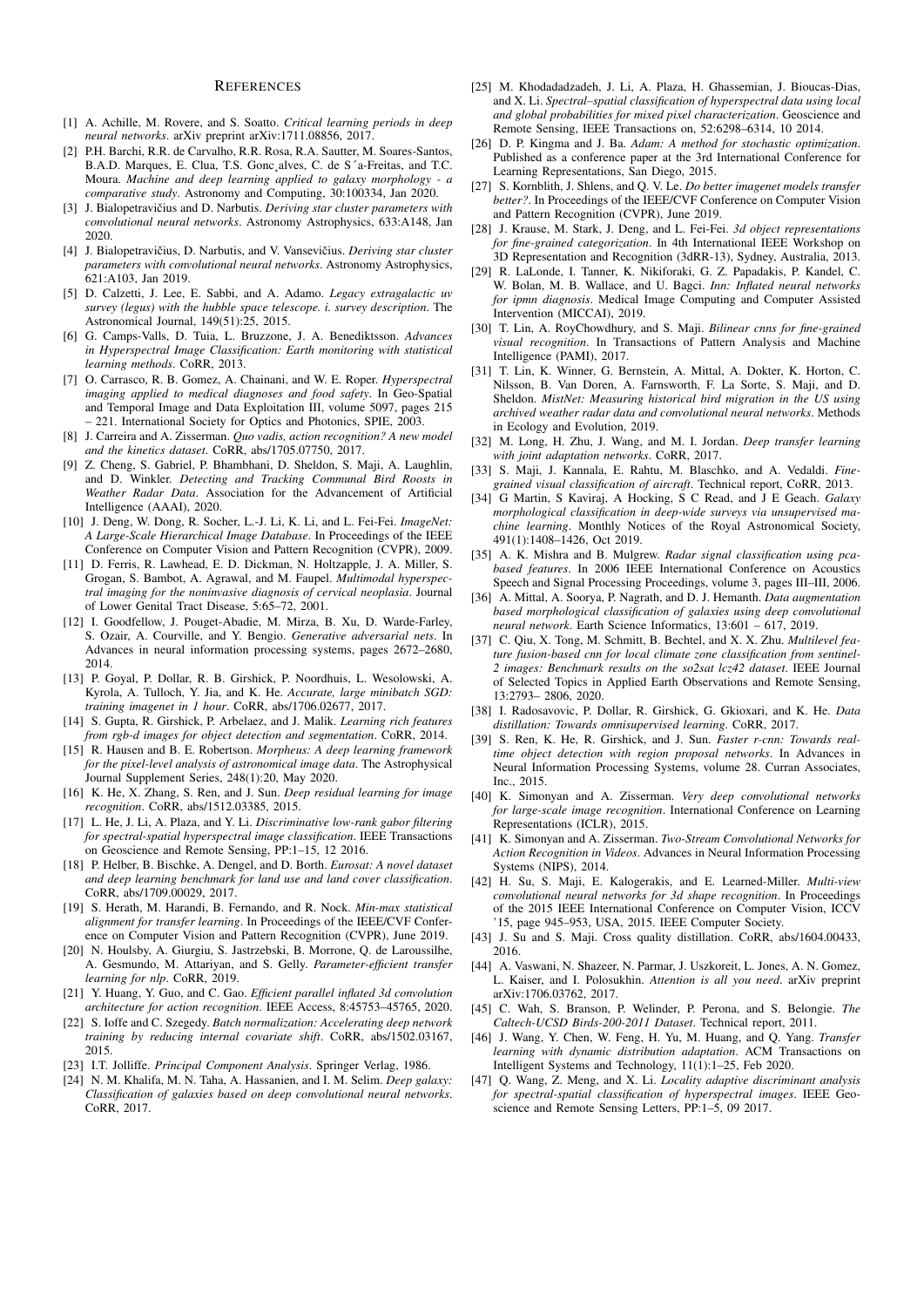- <span id="page-7-4"></span>[48] W. Wei, E. A. Huerta, B. C. Whitmore, J. C. Lee, S. Hannon, R. Chandar, D. A. Dale, K. L. Larson, D. A. Thilker, L. Ubeda, M. Boquien, M. Chevance, J. M. D. Kruijssen, A. Schruba, G. A. Blanc, and E. Congiu. *Deep transfer learning for star cluster classification: I. application to the PHANGS-HST survey*. , 493(3):3178–3193, Feb. 2020.
- <span id="page-7-0"></span>[49] K. Weiss, T. M. Khoshgoftaar, and D. Wang. *A survey of transfer learning*. Journal of Big data, 3(1):9, 2016.
- <span id="page-7-5"></span>[50] X. Xu, J. Li, X. Huang, M. D. Mura, and A. Plaza. *Multiple morphological component analysis based decomposition for remote sensing image classification*. IEEE Transactions on Geoscience and Remote Sensing, 54:1–20, 01 2016.
- <span id="page-7-1"></span>[51] J. Yosinski, J. Clune, Y. Bengio, and H. Lipson. *How transferable are features in deep neural networks?*. In Advances in Neural Information Processing Systems 27, pages 3320–3328. Curran Associates, Inc., 2014.
- <span id="page-7-3"></span>[52] X. Zhu, J. Hu, C. Qiu, Y. Shi, H. Bagheri, J. Kang, H. Li, L. Mou, G. Zhang, M. Haberle, S. Han, Y. Hua, R. Huang, L. Hughes, Y. Sun, M. Schmitt, and Y. Wang. *So2sat lcz42*, 2018.
- <span id="page-7-7"></span>[53] X. Zhu, J. Dai, C. Bian, Y. Chen, S. Chen, and C. Hu. *Galaxy morphology classification with deep convolutional neural networks*. Astrophysics and Space Science, 364(4), Apr 2019.
- <span id="page-7-6"></span>[54] X. X. Zhu, D. Tuia, L. Mou, G. Xia, L. Zhang, F. Xu, and F. Fraundorfer. *Deep learning in remote sensing: A comprehensive review and list of resources*. IEEE Geoscience and Remote Sensing Magazine, 5(4):8–36, 2017.
- <span id="page-7-2"></span>[55] F. Zhuang, Z. Qi, K. Duan, D. Xi, Y. Zhu, H. Zhu, H. Xiong, and Q. He. *A comprehensive survey on transfer learning*. CoRR, 2020.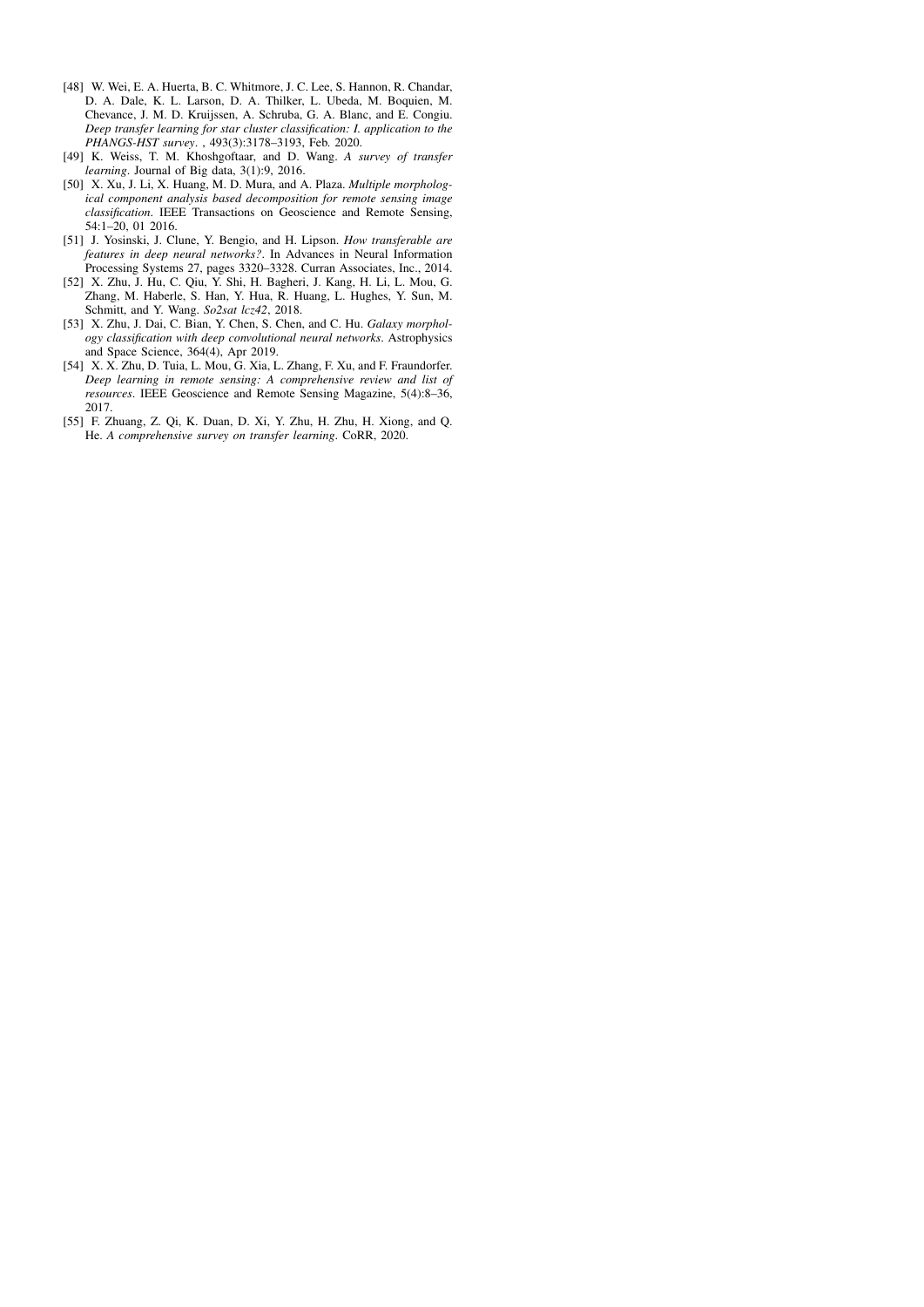# Supplementary Material APPENDIX A

(a) Performance using VGG-D network

|                                                                         |                | Single-view    |                |                |                           | Multi-view                |                       |                |                |  |
|-------------------------------------------------------------------------|----------------|----------------|----------------|----------------|---------------------------|---------------------------|-----------------------|----------------|----------------|--|
|                                                                         | From           | Linear         | Inflated       | Multi-layer    | Subset                    | Subset selection          |                       | Linear adaptor |                |  |
| Dataset                                                                 | scratch        | adaptor        | network        | adaptor        | selection                 | 2                         |                       | 2              |                |  |
| Synthetic                                                               |                |                |                |                |                           |                           |                       |                |                |  |
| $CUB-5$                                                                 | $0.5 \pm 0.0$  | $38.4 \pm 3.1$ | $30.5 \pm 1.1$ | $41.3 \pm 2.8$ | $47.1 \pm 4.0$            | $45.0 \pm 1.7$            | $\sqrt{49.8} \pm 0.5$ | $52.7 \pm 0.6$ | $55.1 \pm 0.3$ |  |
| $CUB-15$                                                                | $0.5 \pm 0.0$  | $41.2 \pm 0.9$ | $26.0 \pm 2.8$ | $45.4 \pm 5.1$ | $45.9 \pm 5.0$            | $49.9 \pm 2.7$            | $56.5 \pm 1.0$        | $57.3 \pm 0.5$ | $56.7 \pm 0.9$ |  |
| $Cars-5$                                                                | $2.2 \pm 0.8$  | $70.5 \pm 2.1$ | $70.2 \pm 1.4$ | $74.4 \pm 1.7$ | $72.6 \pm 2.0$            | $75.4 \pm 0.9$            | $76.7 \pm 0.5$        | $76.7 \pm 0.4$ | $76.8 \pm 0.5$ |  |
| $Cars-15$                                                               | $2.7 \pm 0.4$  | $70.7 \pm 3.3$ | $68.7 \pm 3.4$ | $70.1 \pm 2.3$ | $72.2 \pm 1.7$            | $75.8 \pm 0.4$            | $77.1 \pm 0.3$        | $77.1 \pm 0.2$ | $78.1 \pm 0.4$ |  |
| Aircraft-5                                                              | $1.0 \pm 0.0$  | $79.6 \pm 0.8$ | $76.6 \pm 0.9$ | $79.5 \pm 0.5$ | $79.2 + 1.0$              | $80.8 \pm 0.9$            | $81.5 \pm 0.3$        | $81.1 \pm 0.4$ | $81.8 \pm 0.2$ |  |
| Aircraft-15                                                             | $1.0 \pm 0.0$  | $78.4 \pm 0.6$ | $77.6 \pm 0.9$ | $79.1 \pm 1.2$ | $79.8 \pm 2.2$            | $81.3 \pm 1.0$            | $81.6 \pm 0.5$        | $81.4 \pm 0.5$ | $81.3 \pm 0.4$ |  |
| Realistic                                                               |                |                |                |                |                           |                           |                       |                |                |  |
| So <sub>2</sub> Sat                                                     | $50.3 \pm 0.8$ | $52.8 \pm 0.3$ | $51.8 \pm 0.3$ | $52.8 \pm 0.7$ | $\overline{51.6} \pm 3.5$ | $\overline{55.6} \pm 1.0$ | $57.4 \pm 0.4$        | $57.0 \pm 0.4$ | $57.2 \pm 0.5$ |  |
| So2Sat <sup>S</sup>                                                     | $34.5 \pm 0.7$ | $45.1 \pm 0.5$ | $40.8 \pm 0.8$ | $40.8 \pm 3.1$ | $43.8 \pm 4.9$            | $49.8 \pm 1.2$            | $51.4 \pm 0.3$        | $45.2 \pm 0.7$ | $48.6 \pm 0.8$ |  |
| EuroSAT                                                                 | $95.7 \pm 0.2$ | $97.1 \pm 0.3$ | $96.7 \pm 0.3$ | $97.7 \pm 0.2$ | $96.6 \pm 0.7$            | $97.4 \pm 0.4$            | $97.7 \pm 0.2$        | $97.4 \pm 0.2$ | $97.5 \pm 0.2$ |  |
| EuroSAT <sup>S</sup>                                                    | $75.2 \pm 2.6$ | $88.4 \pm 0.5$ | $83.6 \pm 1.8$ | $92.8 \pm 0.7$ | $86.6 \pm 3.6$            | $91.6 \pm 2.2$            | $93.7 \pm 0.5$        | $94.4 \pm 0.2$ | $94.4 \pm 0.2$ |  |
| <b>LEGUS</b>                                                            | $51.9 \pm 0.5$ | $63.2 \pm 0.5$ | $61.4 \pm 0.4$ | $62.8 \pm 0.3$ | $61.1 \pm 1.4$            | $64.2 \pm 0.4$            | $65.3 \pm 0.5$        | $64.2 \pm 0.4$ | $63.9 \pm 0.6$ |  |
| LEGUS <sup>S</sup>                                                      | $27.2 \pm 5.5$ | $54.9 \pm 0.8$ | $51.8 \pm 1.3$ | $53.1 \pm 1.9$ | $51.3 \pm 2.9$            | $55.0 \pm 0.6$            | $59.3 \pm 0.6$        | $55.7 \pm 1.8$ | $60.0 \pm 1.6$ |  |
| $P = \mathbf{M}$<br>$\alpha \cdot \mathbf{n}$ $\alpha$<br>. .<br>$\sim$ |                |                |                |                |                           |                           |                       |                |                |  |

#### (b) Performance using ResNet18 network

|                                        |                | Single-view    |                |                |                | Multi-view       |                |                |                |  |
|----------------------------------------|----------------|----------------|----------------|----------------|----------------|------------------|----------------|----------------|----------------|--|
|                                        | From           | Linear         | Inflated       | Multi-layer    | Subset         | Subset selection |                | Linear adaptor |                |  |
| Dataset                                | scratch        | adaptor        | network        | adaptor        | selection      |                  |                | 2              |                |  |
| Synthetic                              |                |                |                |                |                |                  |                |                |                |  |
| $CUB-5$                                | $12.0 \pm 0.4$ | $46.0 \pm 0.9$ | $41.1 \pm 0.7$ | $46.1 \pm 2.3$ | $48.1 \pm 2.8$ | $48.5 \pm 1.3$   | $47.6 \pm 1.0$ | $58.1 \pm 0.5$ | $55.8 \pm 0.3$ |  |
| $CUB-15$                               | $15.7 \pm 0.7$ | $50.9 \pm 1.6$ | $40.8 \pm 2.4$ | $47.6 \pm 2.7$ | $51.6 \pm 4.6$ | $50.3 \pm 4.2$   | $51.7 \pm 3.1$ | $60.5 \pm 1.8$ | $57.3 \pm 2.6$ |  |
| $Cars-5$                               | $9.1 \pm 0.5$  | $75.4 \pm 0.4$ | $72.6 \pm 0.7$ | $76.7 \pm 1.4$ | $73.6 \pm 1.4$ | $73.9 \pm 1.4$   | $74.2 \pm 0.2$ | $75.1 \pm 0.5$ | $75.3 \pm 0.4$ |  |
| $Cars-15$                              | $15.7 \pm 0.9$ | $73.8 \pm 0.4$ | $72.3 \pm 0.4$ | $77.0 \pm 1.3$ | $74.5 \pm 1.4$ | $74.6 \pm 1.2$   | $74.6 \pm 0.4$ | $76.4 \pm 0.3$ | $76.4 \pm 0.6$ |  |
| Aircraft-5                             | $38.1 \pm 0.8$ | $73.3 \pm 0.4$ | $73.4 \pm 0.4$ | $75.6 \pm 0.9$ | $74.3 \pm 1.1$ | $74.0 \pm 1.1$   | $73.8 \pm 0.3$ | $73.6 \pm 0.6$ | $75.1 \pm 0.6$ |  |
| Aircraft-15                            | $44.1 \pm 0.6$ | $73.3 \pm 0.4$ | $73.9 \pm 0.4$ | $75.8 \pm 0.7$ | $74.9 \pm 0.8$ | $73.9 \pm 0.4$   | $74.0 \pm 0.7$ | $74.1 \pm 1.3$ | $73.3 \pm 1.4$ |  |
| Realistic                              |                |                |                |                |                |                  |                |                |                |  |
| So <sub>2</sub> Sat                    | $47.9 \pm 0.3$ | $47.6 \pm 0.8$ | $46.7 \pm 0.9$ | $48.7 \pm 0.7$ | $48.1 \pm 2.7$ | $52.8 \pm 1.0$   | $53.9 \pm 1.0$ | $52.4 \pm 1.1$ | $54.2 \pm 0.6$ |  |
| So2Sat <sup>S</sup>                    | $36.1 \pm 0.5$ | $41.7 \pm 1.0$ | $38.0 \pm 0.8$ | $40.4 \pm 1.6$ | $41.5 \pm 3.9$ | $45.3 \pm 1.1$   | $48.3 \pm 0.1$ | $43.3 \pm 1.0$ | $46.6 \pm 0.5$ |  |
| EuroSAT                                | $97.7 \pm 0.0$ | $98.4 \pm 0.1$ | $98.4 \pm 0.1$ | $98.2 \pm 0.1$ | $97.7 \pm 0.5$ | $98.3 \pm 0.1$   | $98.5 \pm 0.2$ | $98.1 \pm 0.1$ | $98.3 \pm 0.1$ |  |
| EuroSAT <sup>S</sup>                   | $90.4 \pm 0.3$ | $94.0 \pm 0.3$ | $95.4 \pm 0.2$ | $93.9 \pm 0.4$ | $94.0 \pm 0.9$ | $95.3 \pm 0.3$   | $96.2 \pm 0.2$ | $95.1 \pm 0.1$ | $96.0 \pm 0.1$ |  |
| <b>LEGUS</b>                           | $57.8 \pm 2.0$ | $64.2 \pm 0.6$ | $62.5 \pm 0.7$ | $63.4 \pm 0.6$ | $61.0 \pm 3.3$ | $65.7 \pm 0.6$   | $65.1 \pm 0.3$ | $64.4 \pm 0.0$ | $65.1 \pm 0.6$ |  |
| LEGUS <sup>S</sup>                     | $48.4 \pm 0.4$ | $52.6 \pm 0.3$ | $55.3 \pm 0.8$ | $52.0 \pm 1.0$ | $48.7 \pm 1.6$ | $57.8 \pm 0.4$   | $58.1 \pm 0.8$ | $56.4 \pm 0.5$ | $57.9 \pm 0.3$ |  |
| (c) Performance using ResNet50 network |                |                |                |                |                |                  |                |                |                |  |

|                     |                | Single-view    |                           |                |                | Multi-view              |                |                           |                |  |
|---------------------|----------------|----------------|---------------------------|----------------|----------------|-------------------------|----------------|---------------------------|----------------|--|
|                     | From           | Linear         | Inflated                  | Multi-layer    | Subset         | Subset selection        |                | Linear adaptor            |                |  |
| Dataset             | scratch        | adaptor        | network                   | adaptor        | selection      | 2                       | 5              | 2                         |                |  |
| Synthetic           |                |                |                           |                |                |                         |                |                           |                |  |
| $CUB-5$             | $12.3 \pm 0.2$ | $61.7 \pm 0.6$ | $55.7 \pm 0.8$            | $61.3 \pm 3.0$ | $59.7 \pm 1.8$ | $59.6 \pm 1.0$          | $58.3 \pm 1.2$ | $66.4 \pm 0.2$            | $64.8 \pm 0.2$ |  |
| $CUB-15$            | $13.8 \pm 0.2$ | $67.9 \pm 0.8$ | $57.4 \pm 0.5$            | $63.1 \pm 2.6$ | $62.2 \pm 3.8$ | $62.9 \pm 3.3$          | $63.9 \pm 1.3$ | $68.2 \pm 0.2$            | $66.8 \pm 1.7$ |  |
| $Cars-5$            | $12.8 \pm 0.6$ | $83.2 \pm 0.5$ | $82.4 \pm 0.3$            | $83.8 \pm 0.3$ | $82.8 \pm 0.6$ | $82.5 \pm 0.9$          | $82.1 \pm 0.5$ | $82.2 \pm 0.3$            | $83.3 \pm 0.4$ |  |
| $Cars-15$           | $14.6 \pm 1.2$ | $83.4 \pm 0.2$ | $82.0 \pm 0.4$            | $84.5 \pm 0.8$ | $82.8 \pm 0.7$ | $83.2 \pm 0.6$          | $82.3 \pm 0.3$ | $83.9 \pm 0.4$            | $84.0 \pm 0.5$ |  |
| Aircraft-5          | $34.2 \pm 0.9$ | $81.6 \pm 0.3$ | $81.3 \pm 0.5$            | $83.0 \pm 1.0$ | $81.8 \pm 0.1$ | $81.2 \pm 0.6$          | $80.5 \pm 0.5$ | $80.9 \pm 0.7$            | $80.4 \pm 0.6$ |  |
| Aircraft-15         | $38.6 \pm 1.0$ | $81.8 \pm 0.4$ | $81.7 \pm 0.3$            | $82.4 \pm 0.5$ | $82.0 \pm 0.7$ | $81.0 \pm 0.3$          | $80.7 \pm 0.5$ | $81.0 \pm 0.5$            | $81.4 \pm 0.6$ |  |
| Realistic           |                |                |                           |                |                |                         |                |                           |                |  |
| So <sub>2</sub> Sat | $46.5 \pm 0.5$ | $47.7 \pm 1.1$ | $\overline{50.6} \pm 1.0$ | $50.7 \pm 1.3$ | $47.7 \pm 3.0$ | $52.6 \pm 0.6$          | $54.9 \pm 0.6$ | $\overline{52.2} \pm 1.1$ | $54.6 \pm 0.7$ |  |
| So2Sat <sup>S</sup> | $32.0 \pm 1.6$ | $38.1 \pm 0.5$ | $42.9 \pm 1.1$            | $44.8 \pm 0.9$ | $41.3 \pm 1.7$ | $48.9 \pm 1.4$          | $50.5 \pm 0.2$ | $44.4 \pm 0.7$            | $49.1 \pm 0.9$ |  |
| EuroSAT             | $97.1 \pm 0.1$ | $98.6 \pm 0.1$ | $98.6 \pm 0.1$            | $98.3 \pm 0.2$ | $98.0 \pm 0.3$ | $\overline{98.5\pm0.2}$ | $98.7 \pm 0.1$ | $98.1 \pm 0.1$            | $98.4 \pm 0.1$ |  |
| EuroSAT $^S$        | $80.3 \pm 0.8$ | $95.6 \pm 0.2$ | $95.5 \pm 0.1$            | $94.8 \pm 0.7$ | $94.6 \pm 1.0$ | $96.2 \pm 0.4$          | $96.5 \pm 0.2$ | $95.7 \pm 0.3$            | $96.4 \pm 0.1$ |  |
| <b>LEGUS</b>        | $62.6 \pm 0.4$ | $64.1 \pm 0.4$ | $63.9 \pm 0.4$            | $64.3 \pm 0.5$ | $63.2 \pm 1.8$ | $65.1 \pm 0.4$          | $65.5 \pm 0.7$ | $64.9 \pm 0.5$            | $65.0 \pm 0.6$ |  |
| LEGUS <sup>S</sup>  | $49.4 \pm 1.8$ | $55.5 \pm 0.7$ | $56.5 \pm 0.7$            | $54.1 \pm 0.6$ | $53.7 \pm 1.5$ | $57.4 \pm 1.4$          | $59.2 \pm 0.8$ | $58.1 \pm 0.6$            | $60.3 \pm 0.8$ |  |

 $S$  Smaller version of the dataset using 1000 training samples.

TABLE III: Results using hyperspectral domain adaptation methods. Accuracy (%) for single and multi-view adaptor networks on the six proposed datasets using VGG-D, ResNet18, and ResNet50. We present results of the six synthetic datasets (CUB-5, CUB-15, Cars-5, Cars-15, Aircraft-5, and Aircraft-15) in the first six rows. Also, we include results of the three realistic datasets (and its reduced variants) in the last six rows for each architecture. We show results of the baselines (From Scratch), of the four adaptors, and results using our multi-view scheme for random subset selection and linear adaptor. The best results using single-view adaptor networks are shown in green color. The best overall results are shown in bold blue color.